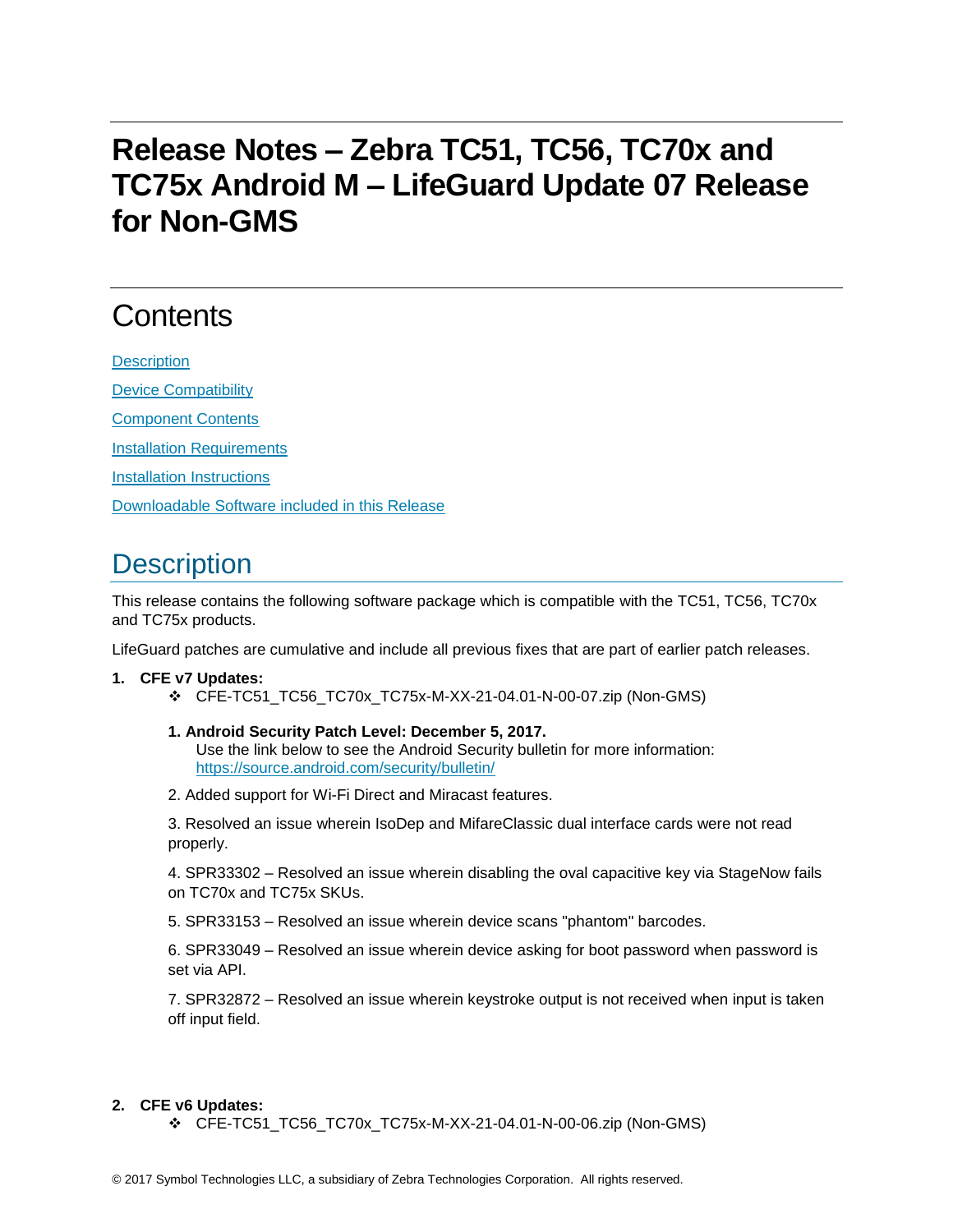- **1. Android Security Patch Level: November 6, 2017**
	- Use the link below to see the Android Security bulletin for more information: <https://source.android.com/security/bulletin/>
- 2. Corrections for KRACK vulnerabilities applied.
- 3. SPR33303 Updated File Browser v1.19.1.0 that resolves an APK installation issue through File Browser.
- 4. SPR33306 Updated File Browser v1.19.1.0 that resolves an alignment problem of files and folders in list view.
- 5. SPR33307 Updated File Browser v1.19.1.0 that resolves an issue where file copy was not

working through File browser.

6. SPR32880 - Fixed an issue wherein it was not possible to remap the right-side trigger button (SCAN\_R) through Stage Now.

#### **3. CFE v5 Updates:**

CFE-TC51\_TC56\_TC70x\_TC75x-M-XX-21-04.01-N-00-05.zip (Non-GMS)

#### **1. Android Security Patch Level: September 5, 2017**

Use the link below to see the Android Security bulletin for more information:

<https://source.android.com/security/bulletin/>

- 2. SPR32387 Resolved an issue where in TC51 failed to join multicast group.
- 3. SPR32894 Resolved an issue wherein the Airwatch Agent is denied permission to use MX.
- 4. Included fix for BlueBorne Vulnerability.
- 5. Resolved an issue in MX to prevent leakage of configuration parameters.
- 6. SPR31931 Resolved an issue where in TC75x doesn't get IP address.
- 7. SPR32781 Resolved an issue wherein wrong APN is selected sometimes after reset.

**IMPORTANT NOTE:**

CFE v1, v2, v3, v4 are not posted as it was used internally by Zebra & not released to any customers.

## <span id="page-1-0"></span>Device Compatibility

This software release has been approved for Android TC51, TC56, TC70x and TC75x Marshmallow Non-GMS models mentioned below.

| Device            | <b>Operating System</b> |
|-------------------|-------------------------|
| TC510K-2PAZU2P-US | <b>Android M</b>        |
| TC510K-2PAZU2P-A6 | <b>Android M</b>        |
| TC510K-2PAZU4P-US | <b>Android M</b>        |
| TC510K-2PAZU4P-A6 | <b>Android M</b>        |
| TC510K-2PAZU4P-FT | <b>Android M</b>        |
| TC510K-2HDZU4P-FT | <b>Android M</b>        |
| TC510K-2HDZU2P-US | <b>Android M</b>        |
| TC510K-2HDZU4P-US | Android M               |
| TC510K-2HDZU2P-A6 | <b>Android M</b>        |
| TC510K-2HDZU4P-A6 | <b>Android M</b>        |
| TC56CJ-2PAZU2P-A6 | <b>Android M</b>        |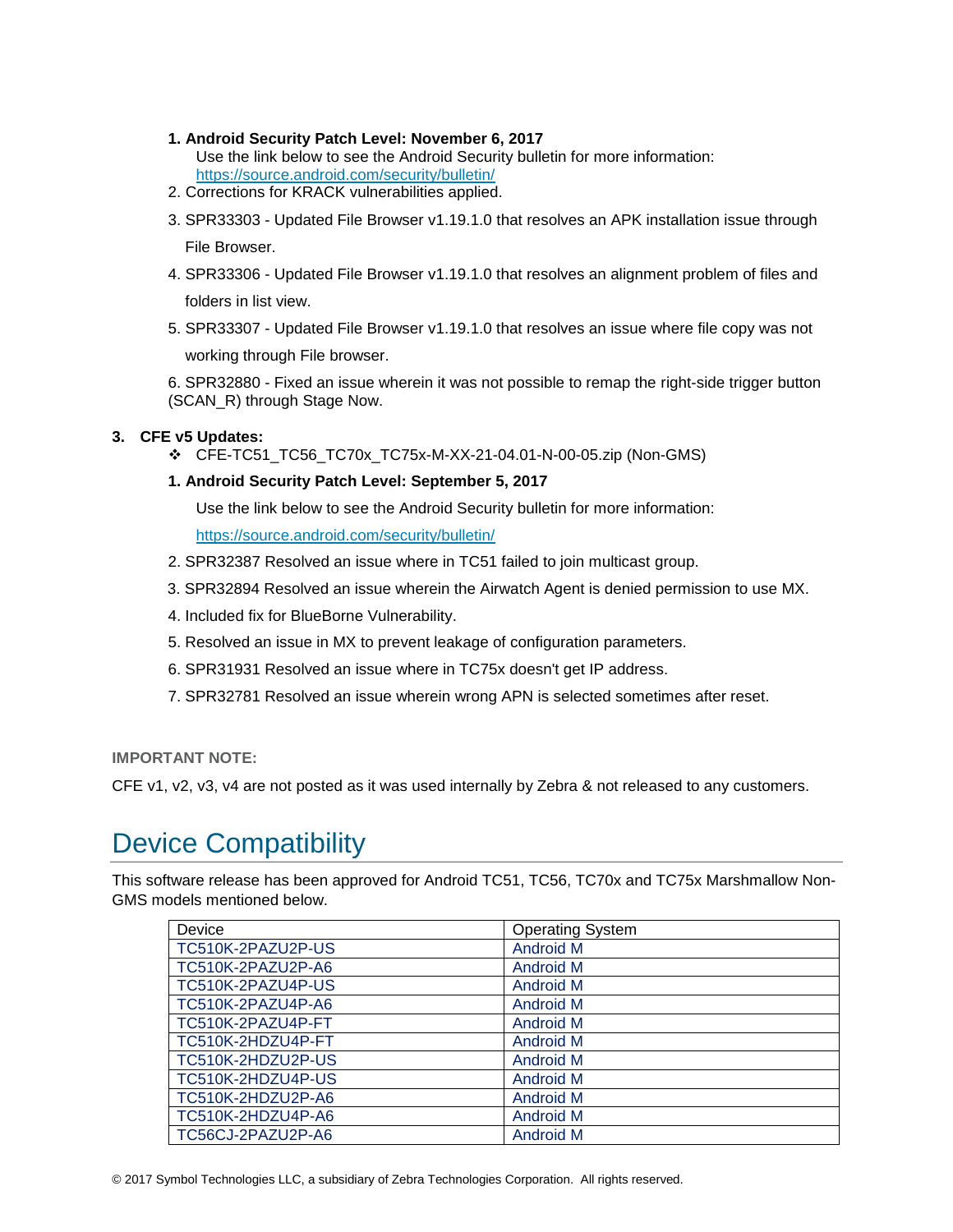| TC56CJ-2PAZU4P-A6        | <b>Android M</b> |
|--------------------------|------------------|
| TC56DJ-2PAZU2P-A6        | <b>Android M</b> |
| TC56DJ-2PAZU4P-A6        | <b>Android M</b> |
| TC56DJ-2PAZU2P-IA        | <b>Android M</b> |
| TC56DJ-2PAZU4P-IA        | <b>Android M</b> |
| TC56DJ-2PAZU4P-BR        | <b>Android M</b> |
| TC56DJ-2PAZU2P-BR        | <b>Android M</b> |
| TC56DJ-2PAZU2P-CN        | <b>Android M</b> |
| TC56DJ-2PAZU4P-CN        | <b>Android M</b> |
| TC56DJ-2PAZU4P-ID        | <b>Android M</b> |
| TC56DJ-2PAZU2P-ID        | <b>Android M</b> |
| TC56CJ-2PAZU4P-FT        | <b>Android M</b> |
| TC56CJ-2PAZU2P-US        | <b>Android M</b> |
| TC56CJ-2PAZU4P-US        | <b>Android M</b> |
| TC75FK-22B22AD-A6        | <b>Android M</b> |
| TC75FK-22B24AD-A6        | <b>Android M</b> |
| <b>TC75FK-22B22AD-BR</b> | <b>Android M</b> |
| <b>TC75FK-22B22AD-IA</b> | <b>Android M</b> |
| <b>TC75FK-22B22AD-ID</b> | <b>Android M</b> |
| <b>TC75FK-22B22AD-TN</b> | <b>Android M</b> |
| TC75FK-22F22AD-A6        | <b>Android M</b> |
| TC75FK-22B22AD-TW        | <b>Android M</b> |
| TC75GK-22B22AD-A6        | <b>Android M</b> |
| TC75GK-22B24AD-A6        | <b>Android M</b> |
| TC75GK-22F22AD-A6        | <b>Android M</b> |
| TC700K-02B22B0-A6        | <b>Android M</b> |
| TC700K-02B24B0-A6        | <b>Android M</b> |
| <b>TC75EK-22B22AB-US</b> | <b>Android M</b> |
| <b>TC75EK-22F22AB-US</b> | <b>Android M</b> |
| TC75EK-22B22AF-US        | <b>Android M</b> |
| <b>TC75EK-22B24AB-US</b> | <b>Android M</b> |

## <span id="page-2-0"></span>Component Contents

| Component / Description     | Version                    |
|-----------------------------|----------------------------|
| <b>Product Build Number</b> | 01-21-04.1-MN-00-UPDATE007 |
| <b>Android Version</b>      | 6.0.1                      |
| <b>WLAN</b>                 | FUSION BA 2 10.0.1.009 M   |
| MX version                  | 7.1.1.0                    |

### <span id="page-2-1"></span>Installation Requirements

- ADB installed on the PC (including adb drivers)
- USB debugging turned ON (from Developer options)
- TC51/TC56/TC70x/TC75x has at least:
	- o Version 01-21-04.1 build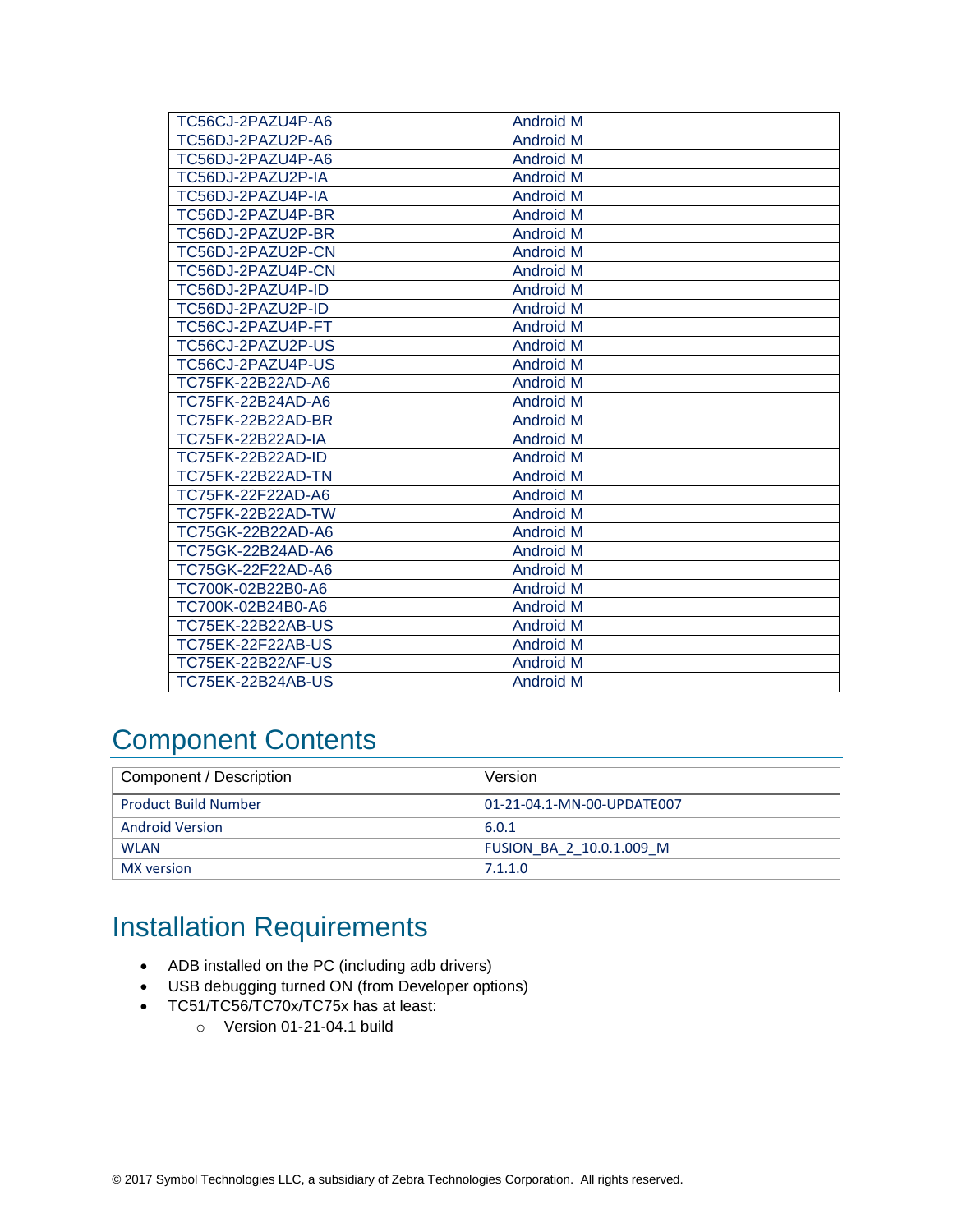### <span id="page-3-0"></span>Installation Instructions

BEFORE UPDATING THE OS IMAGE, EXTERNAL POWER MUST BE APPLIED TO THE TERMINAL VIA USB CHARGING CABLE OR CRADLE.

PLEASE ENSURE BATTERY LEVEL IS > 30%

CFE software update procedure for TC51, TC56, TC70x and  $TC75x$ 

- 1. Plug the TC51/TC56/TC70x/TC75x into the USB & Charging Cable and then the Cable to the PC. If you have a Cradle with USB connectivity, connect it now.
- 2. You may need to pull down the top menu and if you see "USB for charging", touch it and then change it to "File transfers".
- 3. Open Command Prompt, run *"adb devices"* and check to see if you are able to see the device's serial number… If yes, proceed… if not you will need to get the PC set up with the proper drivers or install an External SD Card.
- 4. On device you will see "USB for Charging" USB applet popup, once connected to any windows PC, click on this and change to "File Transfer" this way your PC will see Internal Storage Folder of the Device.
	- a. *Note*: If you have an External SD Card installed, you can drag & drop the files on that card to perform the Recovery update that way… if not, continue with the ADB Sideload.
	- Download Image CFE-TC51\_TC56\_TC70x\_TC75x-M-XX-21-04.01-N-00-07.zip
- 5. Entering into Recovery Mode
	- a. Choice 1: In Command Prompt, type *"adb reboot recovery" and click enter*.
	- b. Choice 2:
		- Reset and hold PTT key
		- When Zebra Technologies logo appears on the screen Release the PTT Key
- 6. Your TC51/TC56/TC70x/TC75x will reboot and put you on the Android Recovery screen.
- 7. if applying update via Sideload Method
	- a. Use the Volume + and to highlight, *"Apply update from ADB"* and press the Power Key to select it
- 8. if applying update via External SD card
	- a. Use the Volume + and to highlight "Apply update from SD card" and press the Power Key to select it
	- b. Use the Volume + and to highlight package CFE-TC51\_TC56\_TC70x\_TC75x-M-XX-21- 04.01-N-00-07.zip and press the Power Key to select it.
	- c. Go to Step 10 once above steps are completed